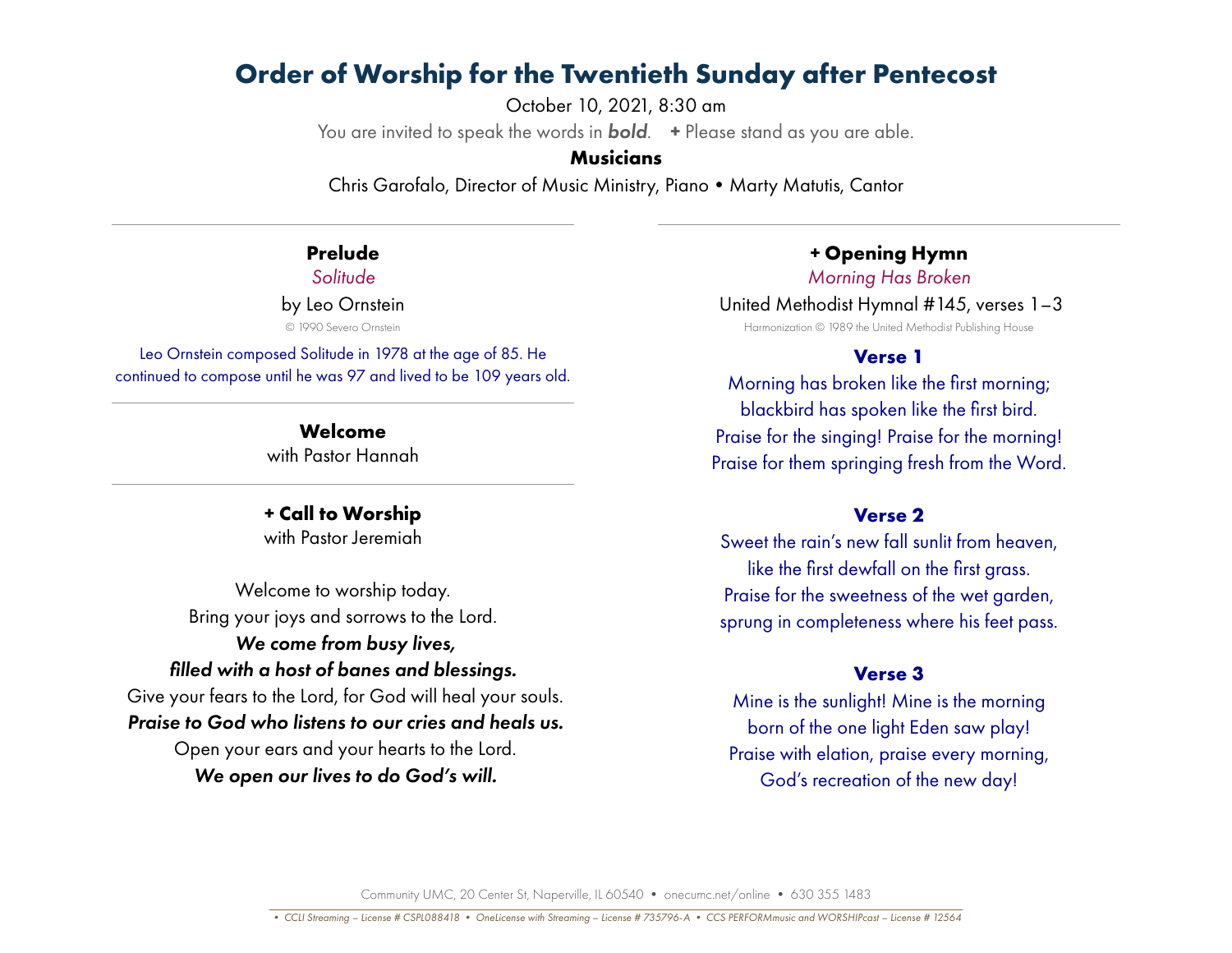# **Order of Worship for the Twentieth Sunday after Pentecost** October 10, 2021, 8:30 am

## **Opening Prayer**

with Pastor Jeremiah

Lord, you have called us here this day for healing, hope, and transformation. As we listen to the Scripture, pray our prayers, sing our hymns, and hear the words of wisdom, open our hearts to hear your claim on our lives; that we may fully and joyfully serve you. Amen.

> **+ Passing of the Peace** with Pastor Jeremiah

**Song** *Where Children Belong* TFWS 2233 ©1999 Abingdon Press, administered by The © Co

This, this is where children belong, welcomed as part of the worshiping throng. Water, God's Word, bread and cup, prayer, and song: this is where children belong.

> **Time for Young Disciples** with Beth Hagemeyer

## **Scripture**

# *Job 23:1-9, 16-17*

## with Ken Cox

23:1 Then Job answered: 2 "Today also my complaint is bitter; his hand is heavy despite my groaning. <sup>3</sup> Oh, that I knew where I might find him, that I might come even to his dwelling! 4 I would lay my case before him, and fill my mouth with arguments.  $51$ would learn what he would answer me, and understand what he would say to me. 6 Would he contend with me in the greatness of his power? No; but he would give heed to me.  $7$  There an upright person could reason with him, and I should be acquitted forever by my judge. 8 "If I go forward, he is not there; or backward, I cannot perceive him; <sup>9</sup> on the left he hides, and I cannot behold him; I turn to the right, but I cannot see him.

<sup>16</sup> God has made my heart faint; the Almighty has terrified me; 17 <sup>i</sup> if only I could vanish in darkness, and thick darkness would cover my face!

# **Sermon** *It's Okay Not To Be Okay* with Pastor Hannah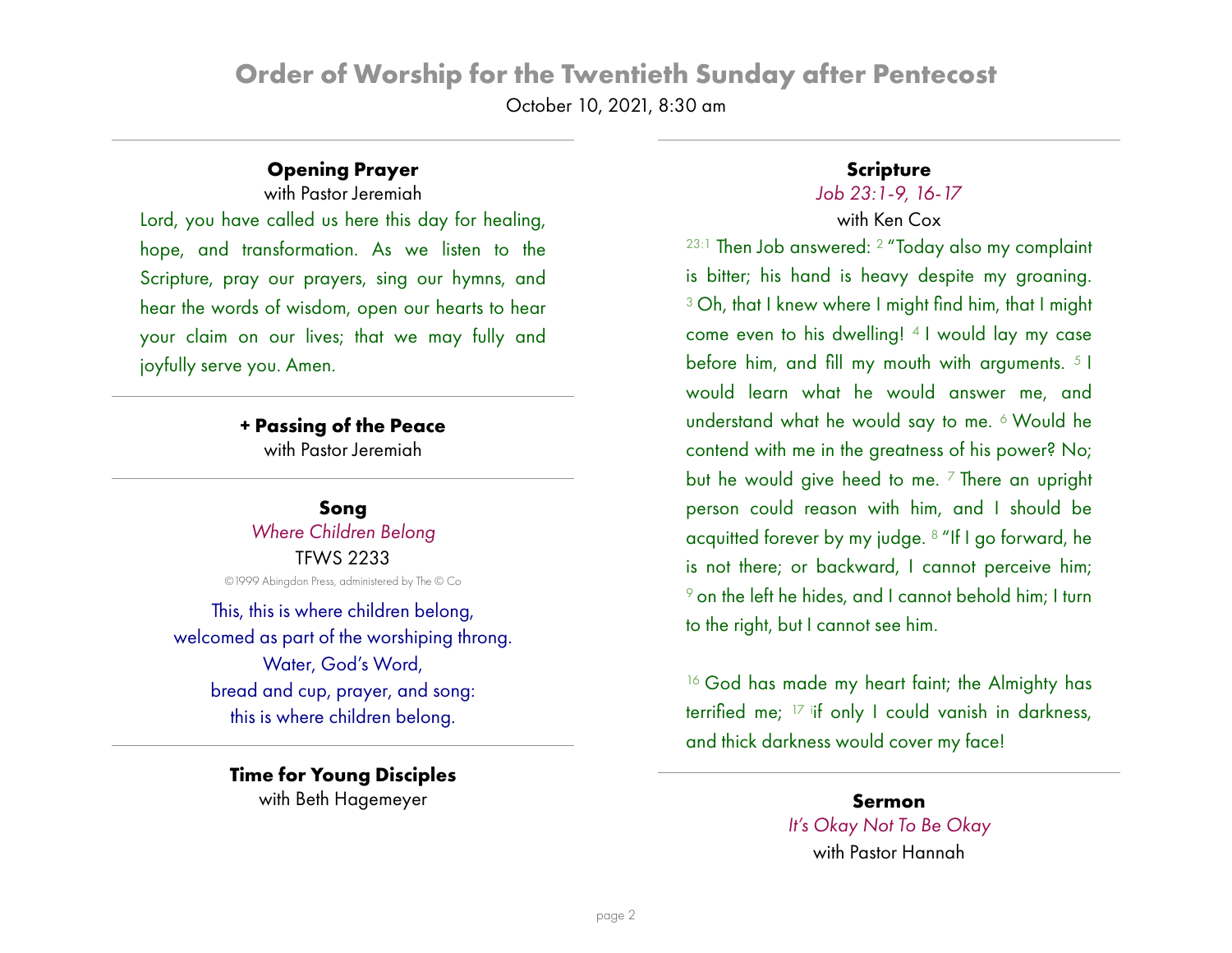# **Order of Worship for the Twentieth Sunday after Pentecost** October 10, 2021, 8:30 am

#### **Hymn of Response**

*Stand by Me* United Methodist Hymnal # 512, verses 1,2, 3 & 5 Harmonization © 1989 the United Methodist Publishing House

#### **Verse 1**

When the storms of life are raging, stand by me; when the storms of life are raging, stand by me. When the world is tossing me, like a ship upon the sea, thou who rulest wind and water, stand by me.

#### **Verse 2**

In the midst of tribulation, stand by me; in the midst of tribulation, stand by me. When the host of hell assail, and my strength begins to fail, thou who never lost a battle, stand by me.

#### **Verse 3**

In the midst of faults and failures, stand by me; in the midst of faults and failures, stand by me. When I've done the best I can, and my friends misunderstand, thou who knowest all about me, stand by me

#### **Verse 5**

When I'm growing old and feeble, stand by me; when I'm growing old and feeble, stand by me. When my life becomes a burden,

and I'm nearing chilly Jordan, O thou Lily of the Valley, stand by me.

#### **Pastoral Prayer** with Pastor Jeremiah

### **The Lord's Prayer**

with Pastor Jeremiah

Our Father, who art in heaven, hallowed be thy name. Thy kingdom come, thy will be done on earth as it is in heaven. Give us this day our daily bread, and forgive us our sins, as we forgive those who sin against us. And lead us not into temptation, but deliver us from evil. For thine is the kingdom and the power and the glory forever. Amen.

> **Mission Minute** with Amy Hollander

## **Offering Invitation**

with Pastor Jeremiah

#### **Offertory**

# *I Want Jesus to Walk with Me* traditional spiritual arranged by Lloyd Larson

Copyright 2011 & 2016 Hope Publishing Co